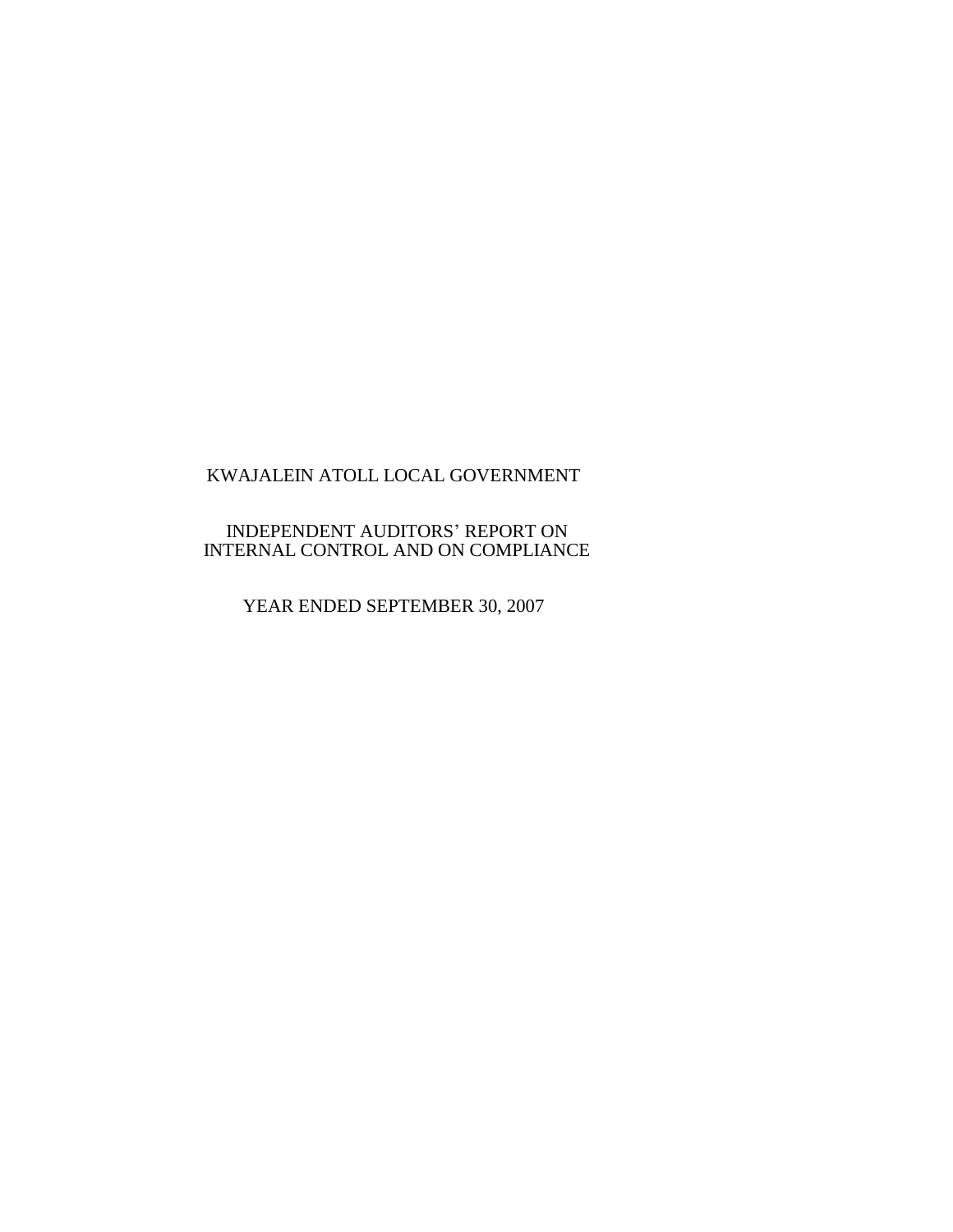

Deloitte & Touche LLC P.O. Box 500308 Saipan, MP 96950-0308 USA

Tel: +1 670 322 7337/0860/0861  $Fay: +1 670 322 7340$ www.deloitte.com

#### INDEPENDENT AUDITORS' REPORT ON INTERNAL CONTROL OVER FINANCIAL REPORTING AND ON COMPLIANCE AND OTHER MATTERS BASED UPON THE ENGAGEMENT TO AUDIT FINANCIAL STATEMENTS IN ACCORDANCE WITH *GOVERNMENT AUDITING STANDARDS*

The Honorable Interim Mayor Card Subillie Kwajalein Atoll Local Government:

We were engaged to audit the financial statements of the governmental activities and the General Fund of the Kwajalein Atoll Local Government (KALGOV) as of and for the year ended September 30, 2007, which collectively comprise KALGOV's basic financial statements. Our report dated July 6, 2015, stated that the scope of our work was not sufficient to enable us to express, and we did not express, an opinion on the respective financial statements of the governmental activities and the general fund due to: 1) our inability to determine the propriety of receivables, liabilities, revenues and expenditures/expenses recorded for the governmental activities and the general fund; and 2) our inability to determine the propriety of capital assets, related accumulated depreciation and depreciation expense for the governmental activities.

### Internal Control Over Financial Reporting

In planning our audit, we considered KALGOV's internal control over financial reporting in order to determine our auditing procedures for the purpose of expressing our opinion on the financial statements and not to provide an opinion on the internal control over financial reporting. Accordingly, we do not express an opinion on the effectiveness of KALGOV's internal control over financial reporting.

Our consideration of internal control over financial reporting was for the limited purpose described in the preceding paragraph and would not necessarily identify all deficiencies in internal control over financial reporting that might be significant deficiencies or material weaknesses. However, as discussed below, we identified certain deficiencies in internal control over financial reporting that we consider to be significant deficiencies.

A *control deficiency* exists when the design or operation of a control does not allow management or employees, in the normal course of performing their assigned functions, to prevent or detect misstatements on a timely basis. A *significant deficiency* is a control deficiency, or combination of control deficiencies, that adversely affects the entity's ability to initiate, authorize, record, process, or report financial data reliably in accordance with generally accepted accounting principles such that there is more than a remote likelihood that a misstatement of the entity's financial statements that is more than inconsequential will not be prevented or detected by the entity's internal control. We consider the deficiencies described in the accompanying Schedule of Findings and Responses (pages 3 through 20) as items 2007-1 through 2007-14 to be significant deficiencies in internal control over financial reporting.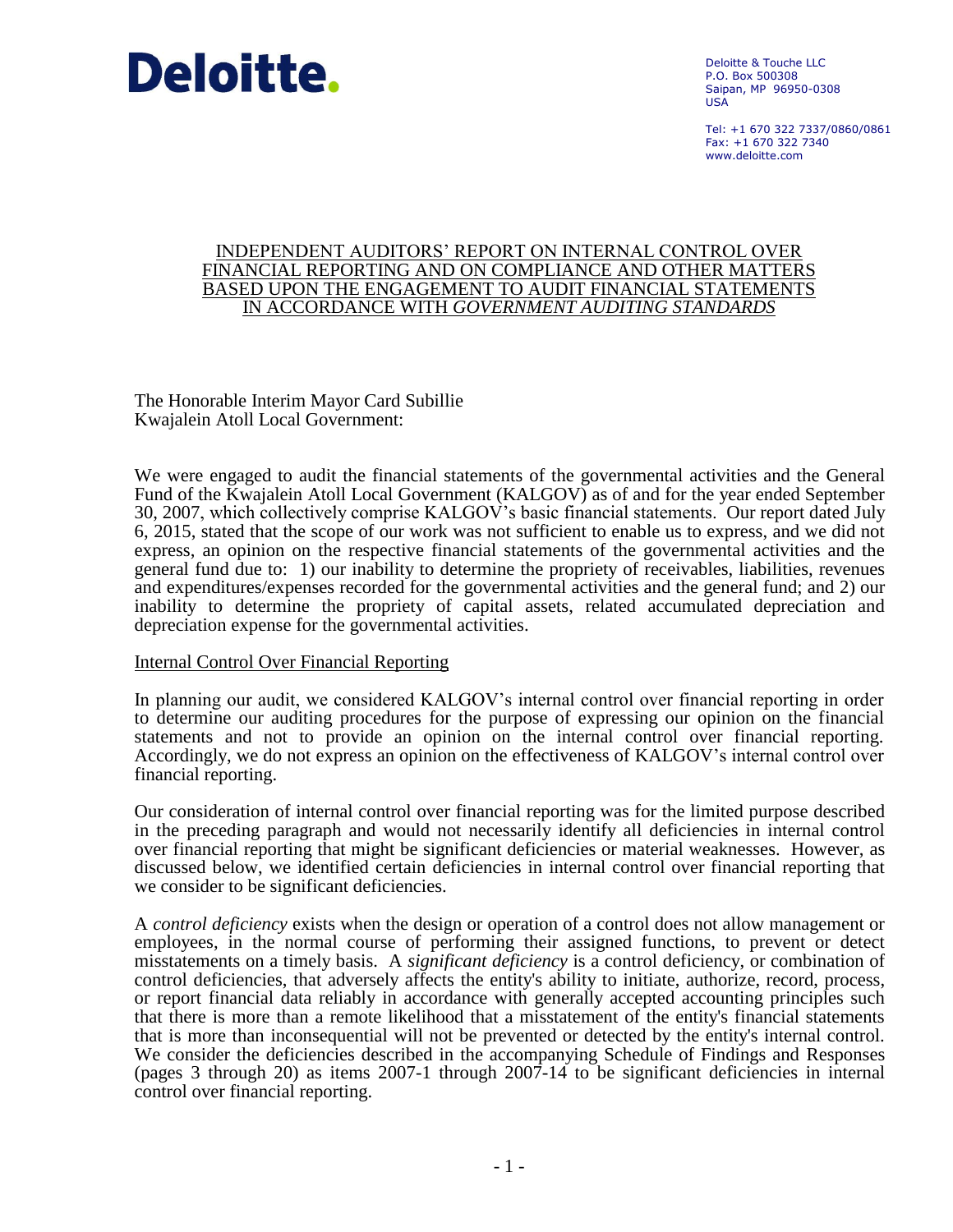A *material weakness* is a significant deficiency, or combination of significant deficiencies, that results in more than a remote likelihood that a material misstatement of the financial statements will not be prevented or detected by the entity's internal control.

Our consideration of the internal control over financial reporting was for the limited purpose described in the first paragraph of this section and would not necessarily identify all deficiencies in the internal control that might be significant deficiencies and, accordingly, would not necessarily disclose all significant deficiencies that are also considered to be material weaknesses. However, disclose all significant deficiencies that are also considered to be material weaknesses. we believe that the significant deficiencies described above as items 2007-2, 2007-3, 2007-4, 2007- 6, 2007-7, 2007-8, 2007-9, 2007-10, 2007-11, 2007-12 and 2007-14 are material weaknesses.

#### Compliance and Other Matters

As part of obtaining reasonable assurance about whether KALGOV's financial statements are free of material misstatement, we performed tests of its compliance with certain provisions of laws, regulations, contracts, and grant agreements, noncompliance with which could have a direct and material effect on the determination of financial statement amounts. However, providing an opinion on compliance with those provisions was not an objective of our engagement to audit and, accordingly, we do not express such an opinion. The results of our tests disclosed instances of noncompliance that are required to be reported under *Government Auditing Standards* and which are described in the accompanying Schedule of Findings and Responses as items 2007-7, 2007-10 and 2007-11.

KALGOV's responses to the findings identified in our audit are described in the accompanying Schedule of Findings and Responses. We did not audit KALGOV's responses and, accordingly, we express no opinion on them.

This report is intended solely for the information and use of management, the Honorable Council members, and others within the entity and is not intended to be and should not be used by anyone other than these specified parties.

Deloite & Journe LLC

July 6,2015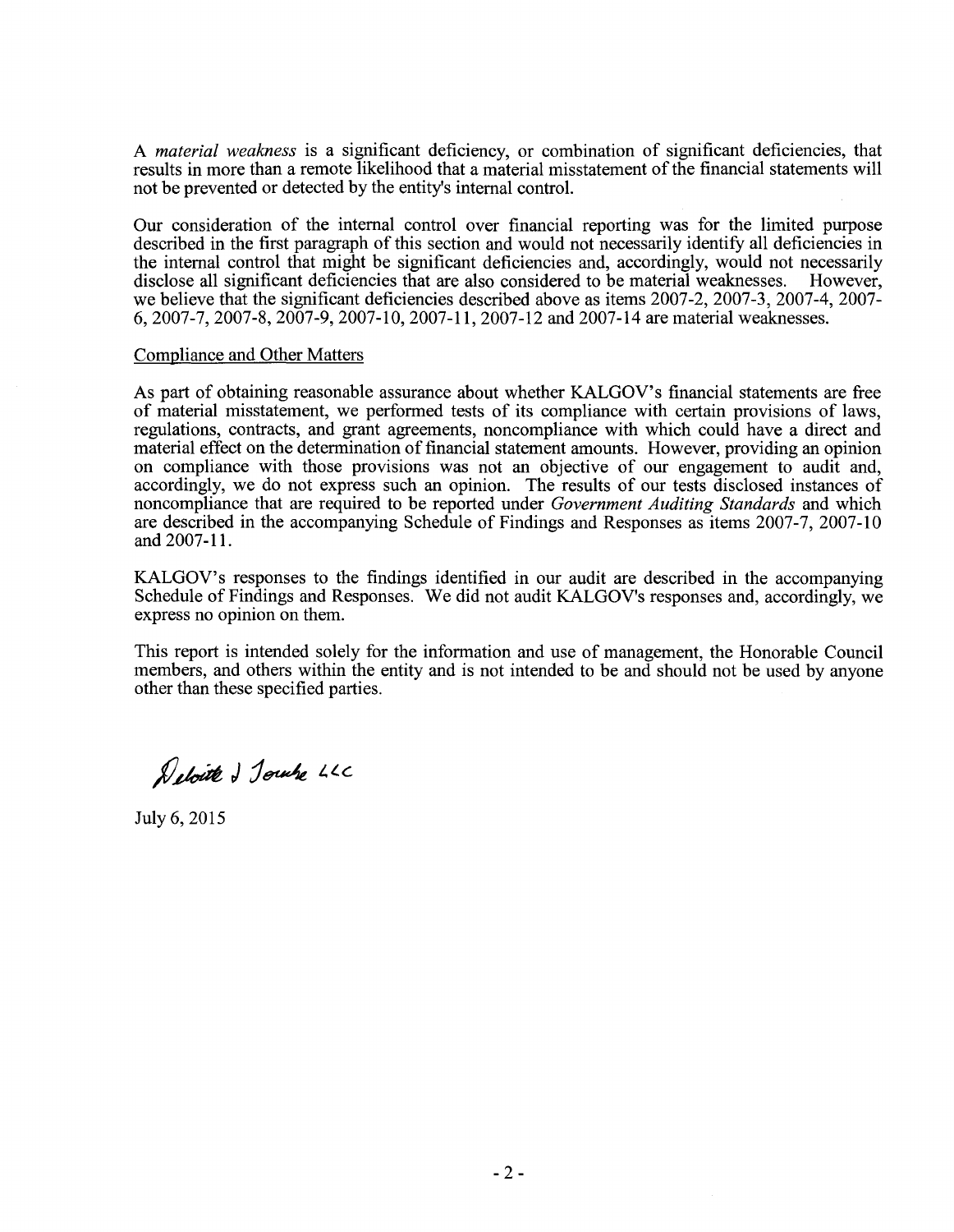Schedule of Findings and Responses Year Ended September 30, 2007

Cash and Cash Equivalents

#### Finding No. 2007-1

Criteria: Cash accounts should be reconciled on a monthly basis and supported by bank statements. Bank reconciliations should evidence approval by the Finance Director.

Condition: Our testing of cash accounts determined the following:

- Although year-end reconciliations are performed, adjustments resulting from those reconciliations are not recorded in the general ledger. Submitted reconciliations contained numerous required adjustments going back several years. This condition was corrected through two proposed audit adjustments.
- The bank statement and bank reconciliation for the month ended September 30, 2007 for a BOG account was not provided.
- Secondary approval of bank reconciliations is not evidenced.

Cause: The cause of the above condition is the lack of appropriate filing of bank reconciliations and supporting bank statements. Furthermore, procedures for secondary approval by the Finance Director have not been established.

Effect: The effect of the above condition is the potential for misappropriation.

Recommendation: We recommend that KALGOV develop and maintain procedures to require that bank reconciliations are performed on a monthly basis, filed, and supported by bank statements and bank reconciliations that evidence approval of the Finance Director.

Prior Year Status: The lack of appropriate filing of bank reconciliations and supporting bank statements, and the lack of established procedures for secondary approval of bank reconciliations by the Finance Director was reported as a finding in the audits of KALGOV for fiscal years 2004 through 2006.

Auditee Response and Corrective Action Plan:

**Name of Contact Person:** Mario Viloria, Finance Director

**Corrective Action:** We accept this finding. We will enforce proper filing and approval of all documents and transactions. Procedures will be established to effect resolution.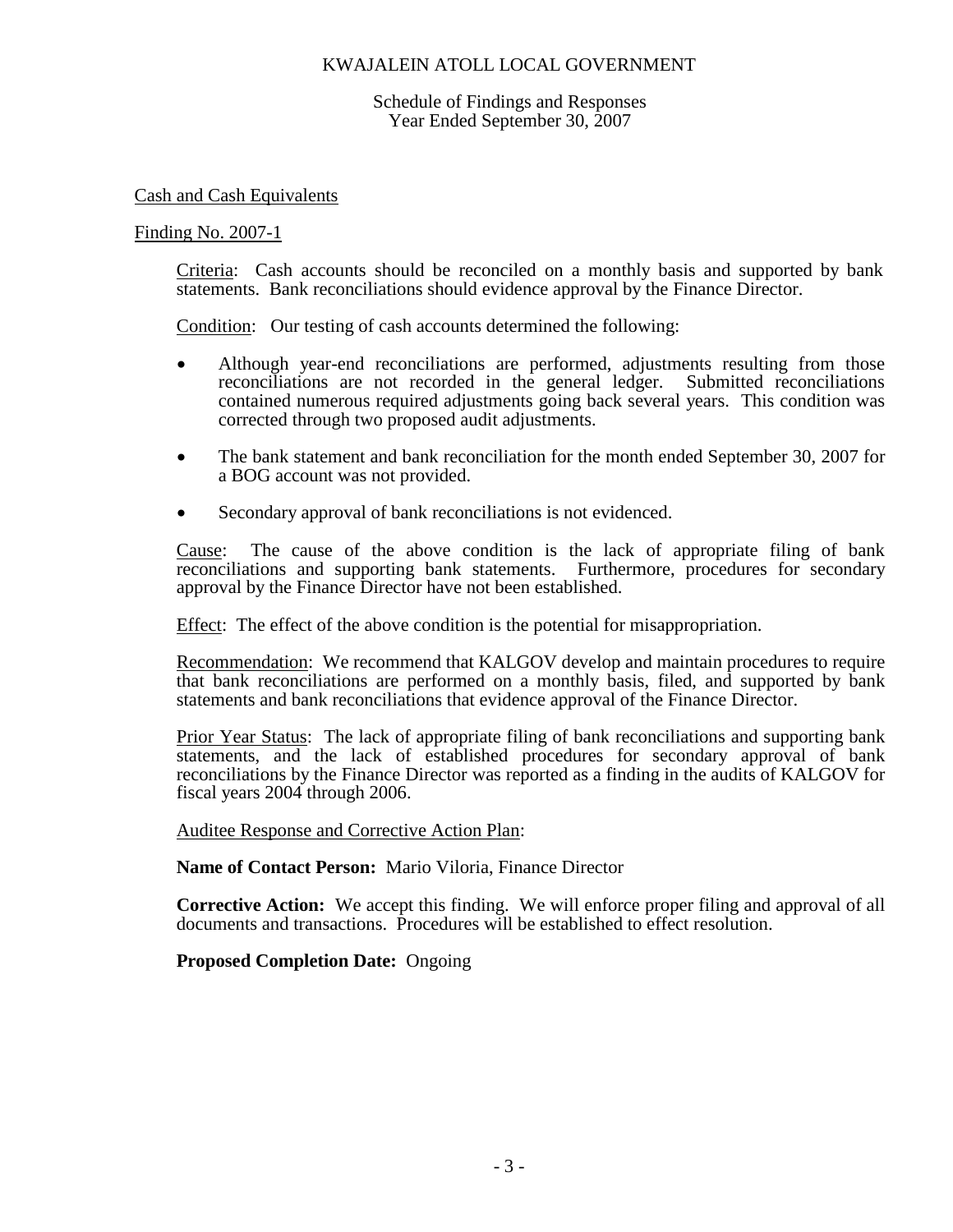## Schedule of Findings and Responses, Continued Year Ended September 30, 2007

## Capital Assets

## Finding No. 2007-2

Criteria: Accounting principles generally accepted in the United States of America require that government entities account for and maintain control of their general fixed assets.

Condition: Our testing of KALGOV's capital assets determined the following:

- KALGOV does not account for general fixed assets acquired before fiscal year 2004.
- KALGOV does not record fixed asset additions or depreciation. Audit adjustments were proposed to record \$3,143 in fixed asset additions, \$26,168 in depreciation expense and \$51,011 in beginning fixed asset balances.
- Fixed assets are not identified by a control number or equivalent (e.g. model and serial # of item) in the fixed assets register and no tags are used on the items.
- There is no record of where capital assets are located.
- No policies and procedures for maintaining capital assets or for documenting disposals has been established.
- No capitalization policy has been established.
- Of \$3,143 in capital asset additions tested, we noted one item (procured through check numbers 5763, 5786 and 5802) for which a supporting invoice was not available.
- Of two vehicles (with total cost of \$42,565 and net book value of \$18,987 and acquired on February 3, 2006 and August 30, 2005) selected for existence tests, both were no longer in service. No adjustment was proposed as the date the vehicles went out of service was unknown.

Cause: The cause of the above condition is that KALGOV has not established policies and procedures to require proper control and accountability for fixed assets. Management assumes that capital assets acquired before fiscal year 2004 have a zero net book value.

Effect: The effect of the above condition is the potential for misappropriation and misstatement of capital assets.

Recommendation: We recommend that formal policies and procedures be implemented to establish accountability for and control of fixed assets. A physical count should be taken periodically to determine if adjustments should be made for lost, stolen, or damaged items.

Prior Year Status: The lack of established policies and procedures to require proper control of and accountability for fixed assets was reported as a finding in the audits of KALGOV for fiscal years 2004 through 2006.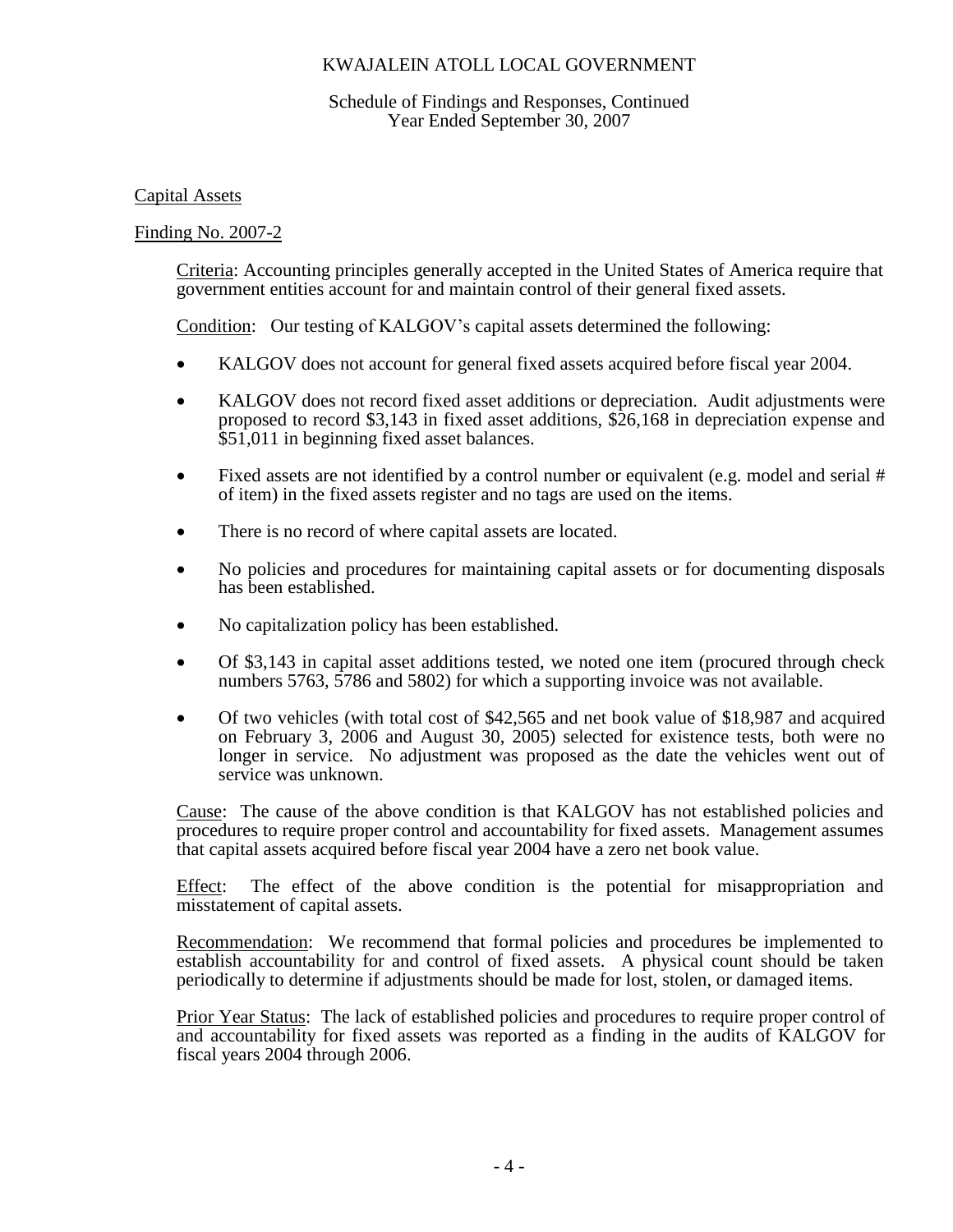Schedule of Findings and Responses, Continued Year Ended September 30, 2007

Finding No. 2007-2, Continued

Auditee Response and Corrective Action Plan:

**Name of Contact Person:** Mario Viloria, Finance Director

**Corrective Action:** We accept this finding. We will enforce proper filing of all documents and transactions. Procedures will be established to effect resolution.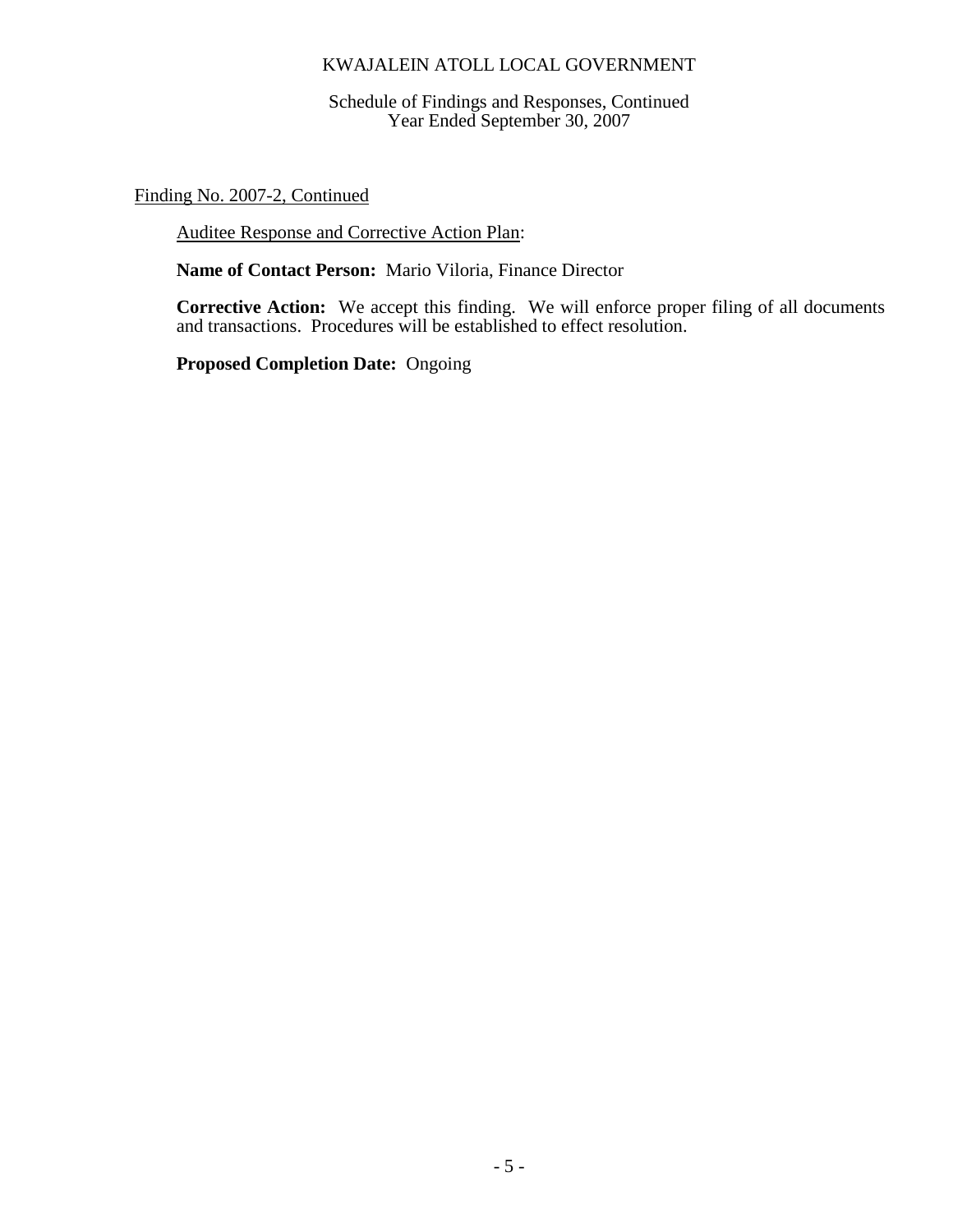Schedule of Findings and Responses, Continued Year Ended September 30, 2007

#### Expenditures/Disbursements

#### Finding No. 2007-3

Criteria: All disbursements should be evidenced by a check copy, supporting original vendor invoice, receiving report, vendor receipt, and purchase requisition. Purchase requisitions should be approved by two individuals (Mayor, Finance Director, City Manager or requesting department head). Cash payments to venders should be limited and such payments, and petty cash reimbursements, should not be made through checks cut to the Chief Accountant. Receipt of per diem should be evidenced by all travelers involved.

Condition: Of thirteen cash disbursements tested, we noted the following:

- Original vendor invoices were not provided for three disbursements (check numbers 5111, 5232 and 5279). Check number 5279 was for the purchase of a copier which was not capitalized. Additionally, we tested one item in a petty cash reimbursement (check number 5180) and noted no supporting invoice.
- Related cancelled checks for all disbursements (check numbers 5243, 5005, 5054, 5099, 5111, 5159, 5180, 5232, 5243, 5257, 5279, 5282 and 5284) were not provided.
- Purchase requisitions were only approved by one individual (check numbers 5243, 5054, 5159, 5180, 5243 and 5279).
- Check numbers 5054 and 5180 (for utilities and petty cash reimbursement) were written to the Chief Accountant.
- Check number 5099 (for per diem for the City Manager and the Mayor) was written to the City Manager. There was no indication that the Mayor received per diem.

Cause: The cause of the above condition is the lack of established control procedures over supporting documents. Additionally, controls over purchases are not followed.

Effect: The effect of the above condition is the lack of support for disbursements, improper authorization of purchases, potential misappropriation of cash, and the possibility of expenditure recognition in the improper period.

Recommendation: We recommend that all disbursements be properly supported.

Prior Year Status: The lack of established control procedures over disbursements was reported as a finding in the audits of KALGOV for fiscal years 2004 through 2006.

Auditee Response and Corrective Action Plan:

**Name of Contact Person:** Mario Viloria, Finance Director

**Corrective Action:** We accept this finding. We will enforce proper filing and approval of all documents and transactions. Procedures will be established to effect resolution.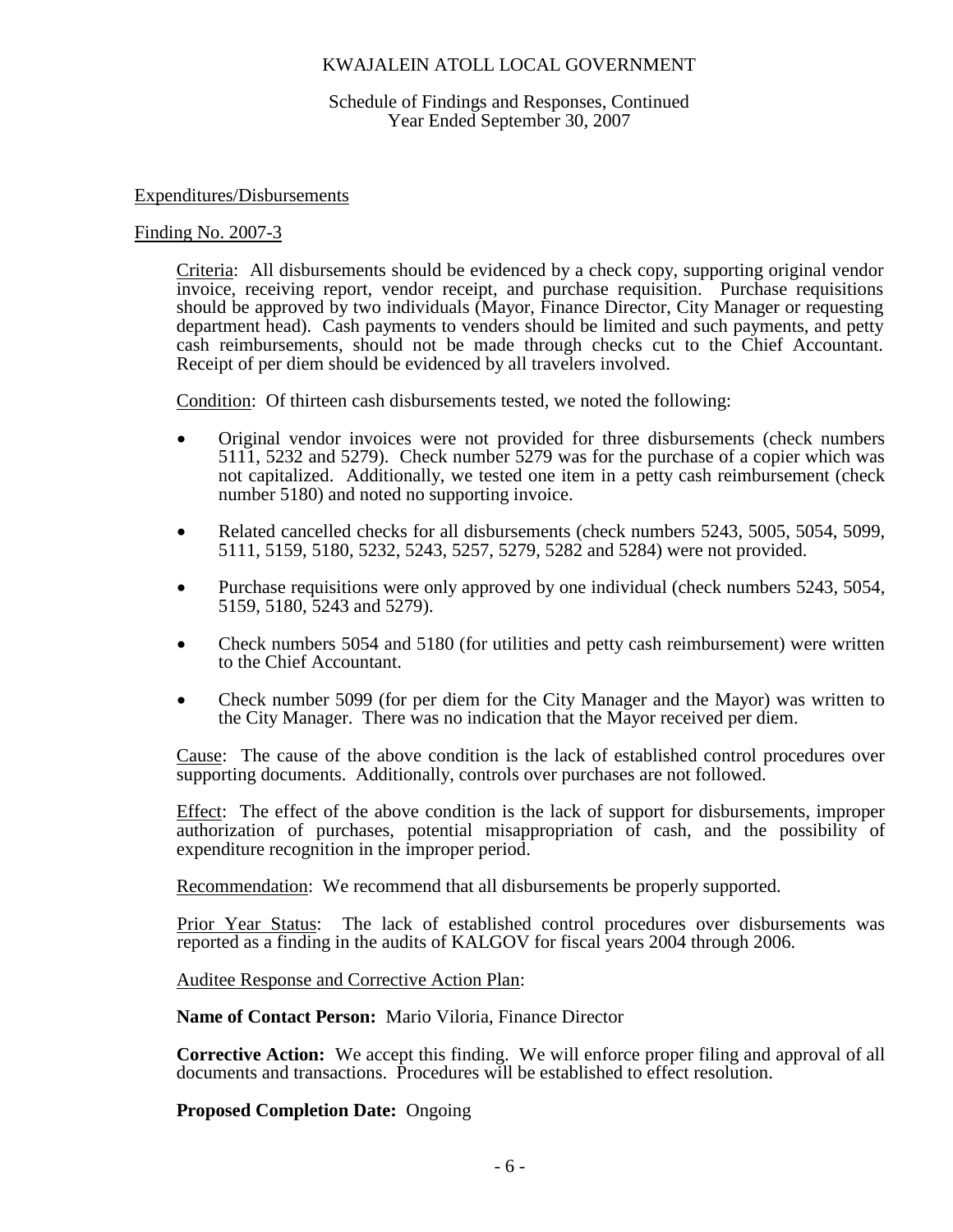### Schedule of Findings and Responses, Continued Year Ended September 30, 2007

Payroll

### Finding No. 2007-4

Criteria: Salaries and wages should be processed accurately so that employees are paid for hours approved and reflected on the timesheet. All timesheets should be approved by the City Manager. Additionally, personnel action forms should be properly authorized.

Condition: Of thirty-nine payroll disbursements tested, we noted the following:

- The pay rates used for eight disbursements (check numbers 22447, 22672, 22732, 22741, 22782, 22807, 22828 and 22865) did not agree to pay rates indicated on the personnel action forms.
- The timesheet for one employee (check number 22693) was not approved by the City Manager and the timesheet hours did not agree to the payroll register.
- We were not provided evidence of net pay (cancelled checks or deposit to the bank with employee net pay listing) for nineteen disbursements (check numbers 22424, 22447, 22464, 22469, 22488, 22496, 22508, 22511, 22544, 22615, 22618, 22672, 22679, 22705, 22799, 22807, 22911, 22913 and 22916).
- Salaried employees are not required to complete timesheets and there is no alternative monitoring procedure to document if the employees worked.
- Although the salary of the Mayor is within the range allowed by ordinance, we were not provided with Council's approval of the Mayor's salary.
- Timesheets were not approved by the Assistant City Manager or City Manager for two employees (check numbers 22705 and 22708).
- A comp time ledger monitors hours earned (overtime hours not paid) and used by employees. Comp time is expensed when used and there is no set policy in place for the accumulation and pay out of comp time upon termination/retirement. A comp time liability of \$19,898 as of September 30, 2007 was recorded through a proposed audit adjustment.
- Payroll register totals did not agree to general ledger entries for the pay periods ended June 30, 2007, July 14, 2007, August 11, 2007 and September 22, 2007. We determined that the Chief Accountant performs reconciliations of each payroll register and records necessary adjustments on excel spreadsheets. These adjustments are not retained leaving no audit trail from the payroll register to general ledger recordings.

Cause: The cause of the above condition is the lack of adherence to control procedures.

Effect: The effect of the above condition is the potential misstatement of salaries and wages.

Recommendation: We recommend that KALGOV adhere to established control procedures.

Prior Year Status: The lack of adherence to control procedures over salaries and wages was reported as a finding in the audits of KALGOV for fiscal years 2004 through 2006.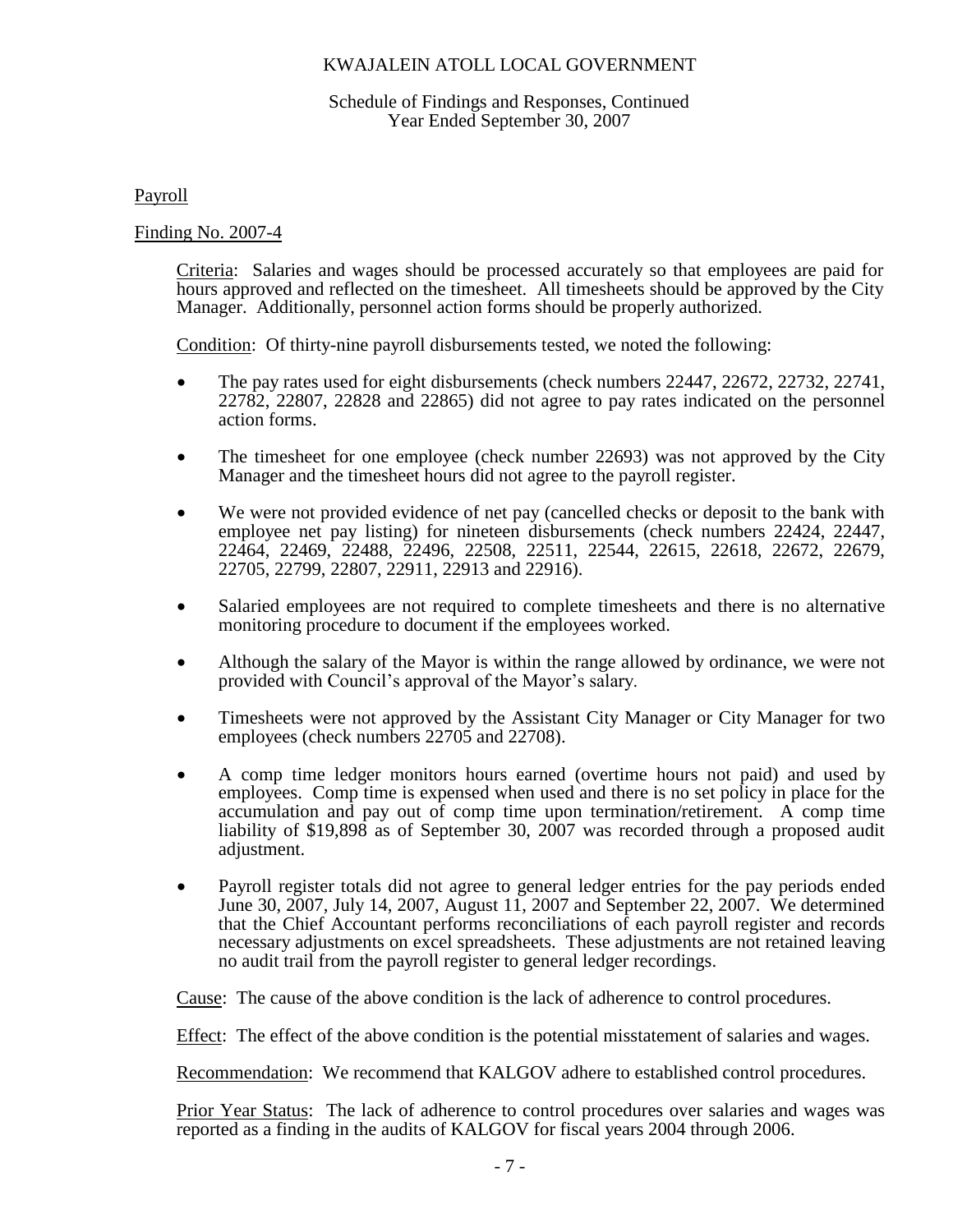Schedule of Findings and Responses, Continued Year Ended September 30, 2007

Finding No. 2007-4, Continued

Auditee Response and Corrective Action Plan:

**Name of Contact Person:** Mario Viloria, Finance Director

**Corrective Action:** We accept this finding. We will enforce proper filing and approval of all documents and transactions. Procedures will be established to effect resolution.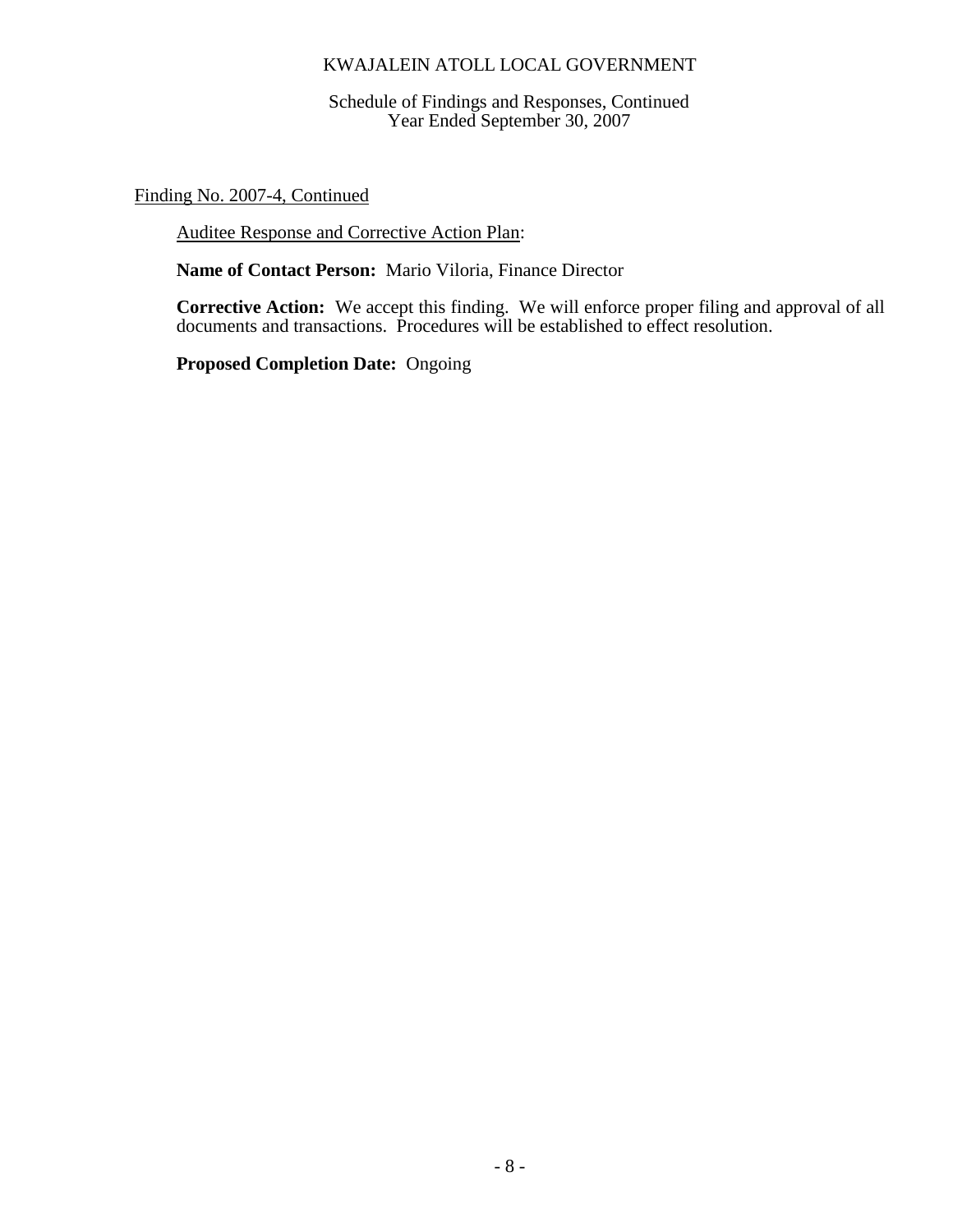#### Schedule of Findings and Responses, Continued Year Ended September 30, 2007

Travel

### Finding No. 2007-5

Criteria: Travel expenditures should be supported by airline tickets, boarding passes, and vendor invoices for all related expenditures. Additionally, per diem should be supported by approved rates.

Condition: Council approved per diem rates were not provided. Cash disbursement vouchers for travel related expenditures were only supported by travel authorizations. Related boarding passes, airline tickets/invoices, and car and hotel rental invoices were not provided.

Cause: The cause of the above condition is the lack of appropriate filing and maintaining of an approved per diem rate listing, and lack of procedures requiring support for travel expenditures (boarding passes and vendor invoices) be maintained.

Effect: The effect of the above condition is the possibility of overstated travel expenditures and unauthorized transactions.

Recommendation: We recommend that KALGOV establish procedures requiring supporting documents for travel be maintained and travel advances to employees be initially recorded as an advance until such time that required documents are received.

Prior Year Status: The lack of appropriate filing and maintaining of an approved per diem rate listing and the lack of procedures requiring that support for travel expenditures (boarding passes and vendor invoices) be maintained was reported as a finding in the audits of KALGOV for fiscal years 2004 through 2006.

Auditee Response and Corrective Action Plan:

**Name of Contact Person:** Mario Viloria, Finance Director

**Corrective Action:** We accept this finding. We will enforce proper filing and approval of all documents and transactions. Procedures will be established to effect resolution.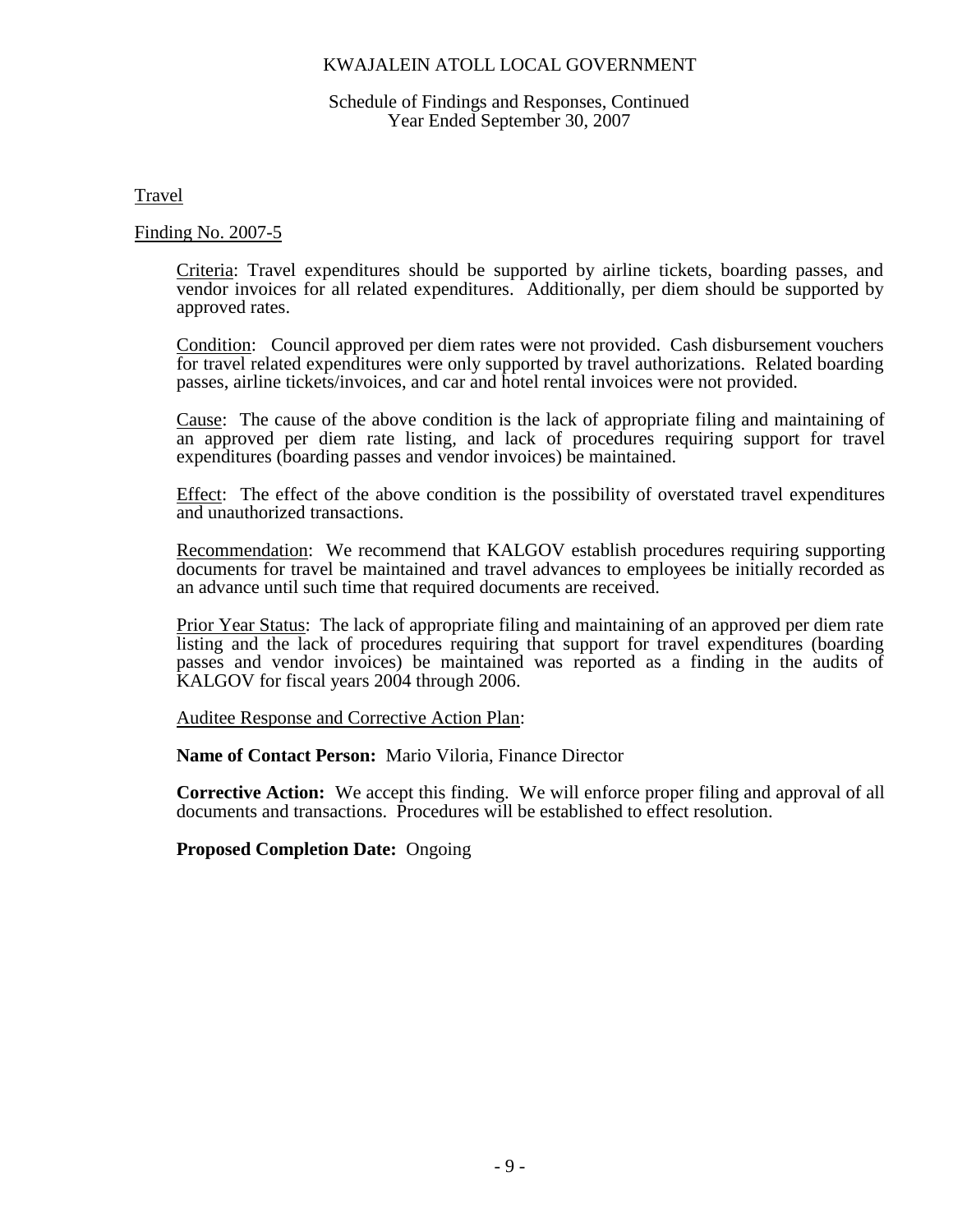### Schedule of Findings and Responses, Continued Year Ended September 30, 2007

## Revenue/Receipts

### Finding No. 2007-6

Criteria: Fines, taxes, and fees assessed should be supported by tickets, assessments, invoices, applications, and Ordinances or their equivalent. Furthermore, cash collected should be deposited in a timely manner and related cash collection reports should evidence the approval of the Finance Director or a designated personnel other than the cashier.

Condition: Of forty-seven cash receipts tested, we noted the following:

- Approval (ordinance or equivalent) was not provided to support fees charged for a hanging boat (CR# 5777), vehicle stickers (CR# 5521) and vehicle plate (CR# 6071).
- Ticket or equivalent for a fine collected was not provided for three receipts (CR#s 4965, 5731 and 4965). Public Safety issues tickets for fines and send copies to the prosecutor but not to KALGOV's Finance office.
- Total collections related to CR 5398 totaled \$1,482; however, only \$1,443 was deposited to the bank.
- Tax assessment forms with related invoices and bill of lading were not provided for two receipts (CR#s 5398 and 6723).
- Cash collection reports were not certified by the Finance Director. Additionally, the cash collection report related to cash receipt 5616 was not signed by the preparer.
- Per Ordinance 1987-25, the following rates were adopted:
	- a) Jeeps, trucks, automobiles, motorcycles, scooters, phonographs, tape recorders, radios, television sets, stereos, walkman stereos, cassette recorders, cassette and video tapes, refrigerators, freezers, washing machines, air conditioners, and dryers are charged a property tax of 6% of import freight on board (FOB) price.
	- b) Watches, clocks, perfumery, cosmetics, toiletries, pomades, powders, lipsticks, jewelry, rings, bracelets, necklaces, pins, decorative hair pieces, earrings, tie clips, and cuff links are charged a property tax of 12% of import FOB price.

KALGOV has represented that a flat rate of 10% is used for the above items. However, we were not provided an Ordinance repealing the above rates or specifically repealing the above Ordinance 1987-25.

- Ordinance 2006-4, related to Business License Fees, was passed on December 11, 2006 but was not approved by the Republic of the Marshall Islands Ministry of Internal Affairs or a Cabinet minute. KALGOV continued to assess business license fees based on Ordinance 2004-8. No explanation was given as to why Ordinance 2006-4 was not approved.
- KALGOV charges \$14 for alcohol drinking permits; however Ordinance 1988-40 indicates the amount should be \$10. No ordinance was provided to support the \$14 rate.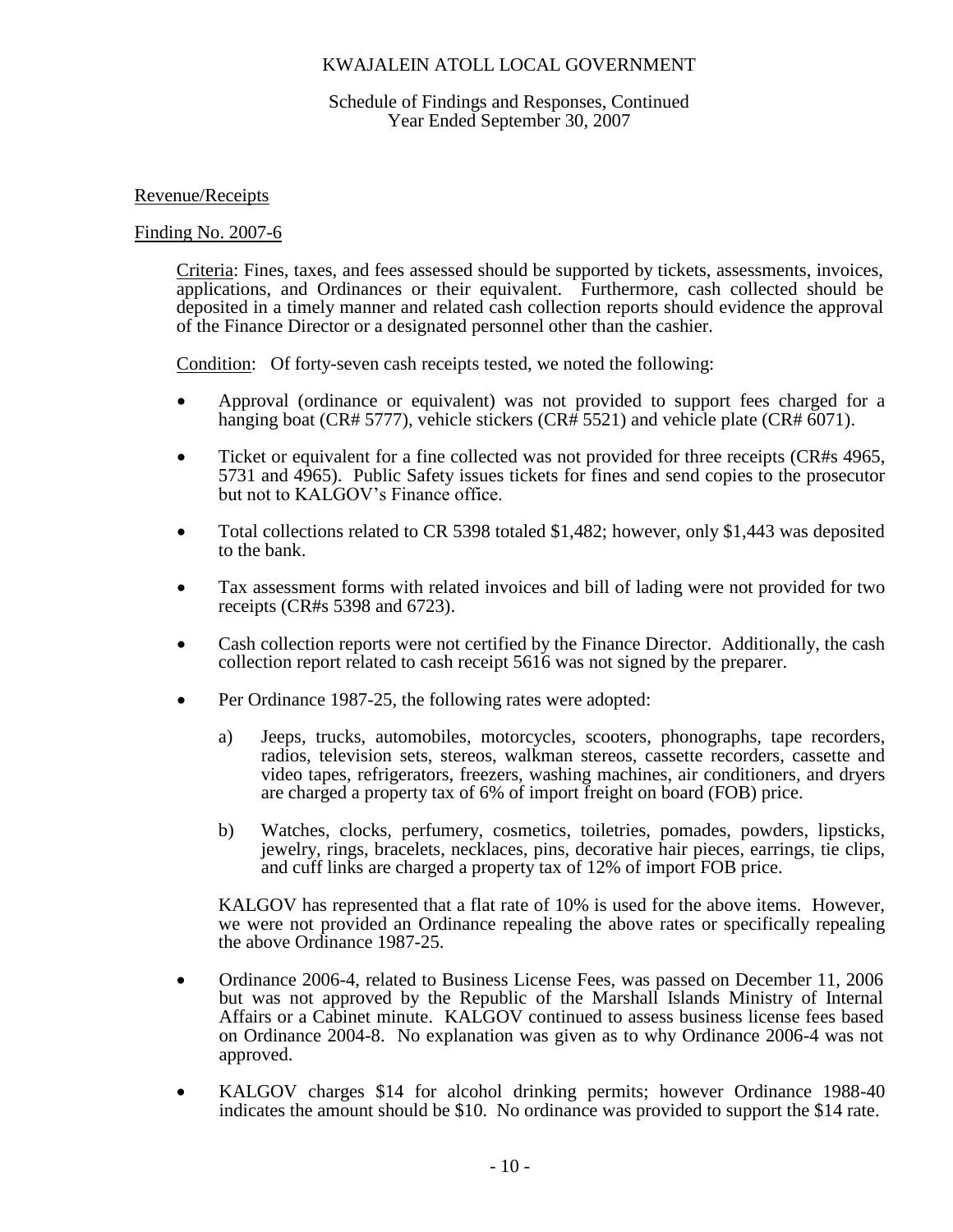Schedule of Findings and Responses, Continued Year Ended September 30, 2007

## Finding No. 2007-6, Continued

## Condition, Continued:

Our tests of \$107,680 of cash receipts subsequent to September 30, 2007 noted the following:

- One item for \$17,046 (collected on October 24, 2007, transaction ID 00272) for which a cash receipt could not be provided.
- Three items (CR#s 8302, 8361 and the missing CR item noted above), totaling \$52,010, where the tax assessment form did not agree to the cash receipt by \$442, \$991 and \$900, respectively.
- Four items  $(CR#s 8147, 8152, 8337, 8338)$ , totaling \$13,113, where the tax assessment form and bill of lading could not be provided.
- One item (CR# 8259) for \$500 where the bill of lading could not be provided.

Cause: The cause of the above condition is the lack of appropriate filing and maintaining of supporting documents and established control procedures over the cash receipting process.

Effect: The effect of the above condition is the possibility of understated revenue, unauthorized rates used, and misappropriation of cash.

Recommendation: We recommend that KALGOV develop and maintain procedures to require that collections are supported, approval of rates used are maintained, cash is deposited in a timely manner, and that collection reports are consistently approved by the Finance Director or an appropriate designate, and to require that sound control procedures are established and followed.

Prior Year Status: The lack of appropriate filing and maintaining of supporting documents and established control procedures over the cash receipting process was reported as a finding in the audits of KALGOV for the fiscal years 2004 through 2006.

Auditee Response and Corrective Action Plan:

**Name of Contact Person:** Mario Viloria, Finance Director

**Corrective Action:** We accept this finding. We will enforce proper filing and approval of all documents and transactions. Procedures will be established to effect resolution.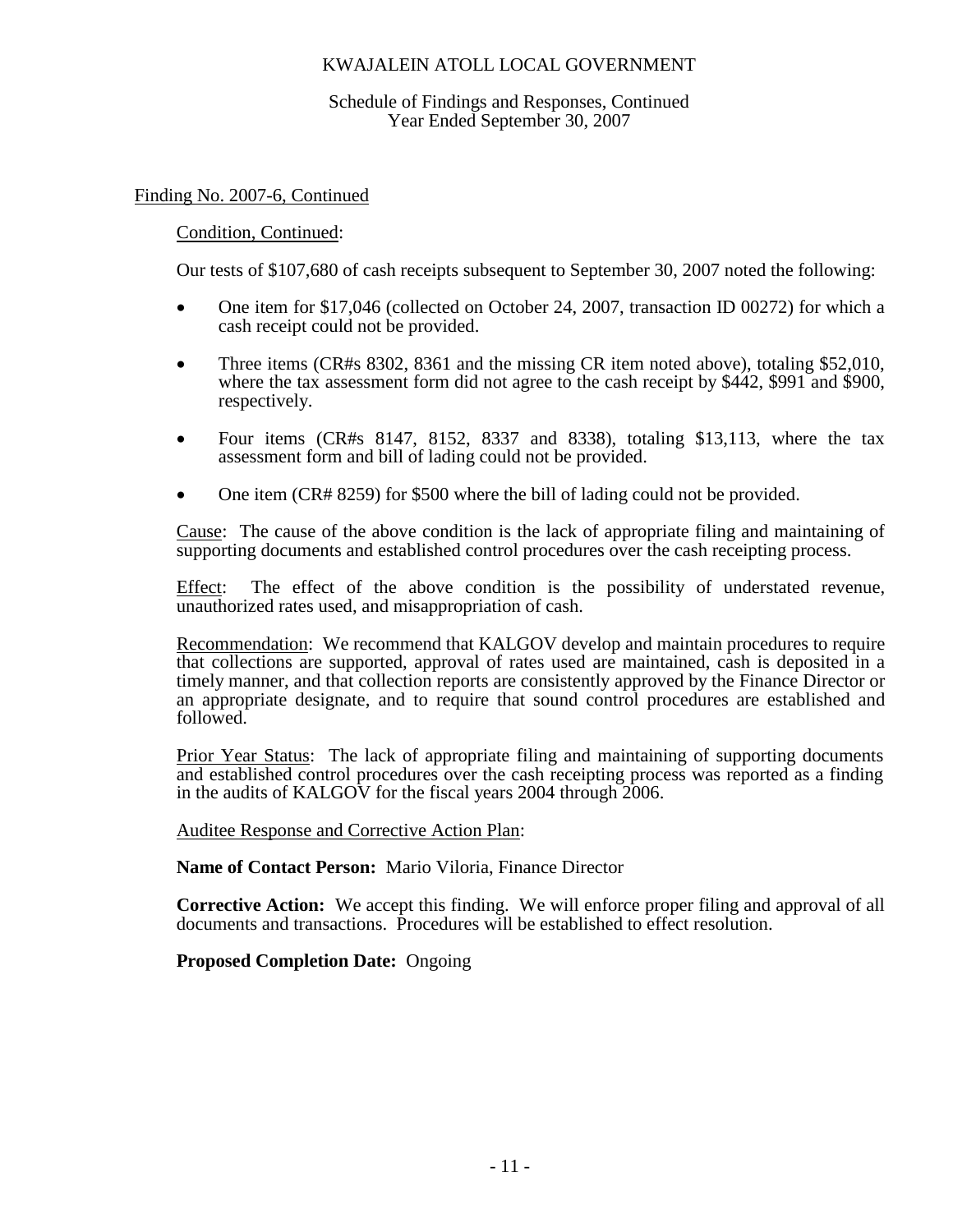Schedule of Findings and Responses, Continued Year Ended September 30, 2007

#### Compensated Absences

#### Finding No. 2007-7

Criteria: Per Rule XVII , "Leave Privileges", of the policy adopted by the Civil Service Commission, annual leave is to accumulate based on years of service (employees with one to three years of service, three through five years, and more than five years of service accrue four hours, six hours, and eight hours, respectively, for every two week pay period worked). Maximum annual leave accumulated cannot exceed 240 hours after calendar year end. For sick leave, employees accrue four hours for every 40 hours completed in each pay period with total accumulation not to exceed 960 hours. Additionally, an employee, upon normal or medical retirement, or his/her beneficiary, upon death, shall be paid fifty percent of the sick leave accumulated.

Condition: Management has represented that the above policy may no longer be in effect (that KALGOV now follows RepMar Public Service Commission Policy) but official amendments have not been provided.

KALGOV records annual and sick leave liabilities outside of its general ledger accounting system. Audit adjustments were proposed to reconcile annual leave and sick leave balances to general ledger control totals by \$14,870 and \$6,703, respectively.

We were not provided the annual leave schedule from the payroll accounting system as of calendar year January 15, 2007 to test compliance with the 240 hour limit. KALGOV does not monitor the 960 hour limit set for sick leave. The amount of sick leave in excess of the 960 hours maximum could not be determined.

Our tests of the recording of annual and sick leave noted the following:

- All employees accrue eight hours of annual leave per two week pay period despite the number of years of service.
- Certain employees continued to accrue annual and sick leave while they were using annual and sick leave hours.
- Certain employees did not accrue annual and sick leave hours and there was no documentation justifying the non-accrual.

Cause: The cause of the above condition is the lack of procedures to monitor and control annual and sick leave accruals.

Effect: The effect of the above condition is noncompliance with the annual and sick leave policy and potential malfeasance.

Recommendation: We recommend that management establish procedures to require that the adopted policies and all related amendments are filed and complied with.

Prior Year Status: Lack of established compensated absences procedures and compliance with adopted policies was reported as a finding in the audits of KALGOV for the fiscal years 2004 through 2006.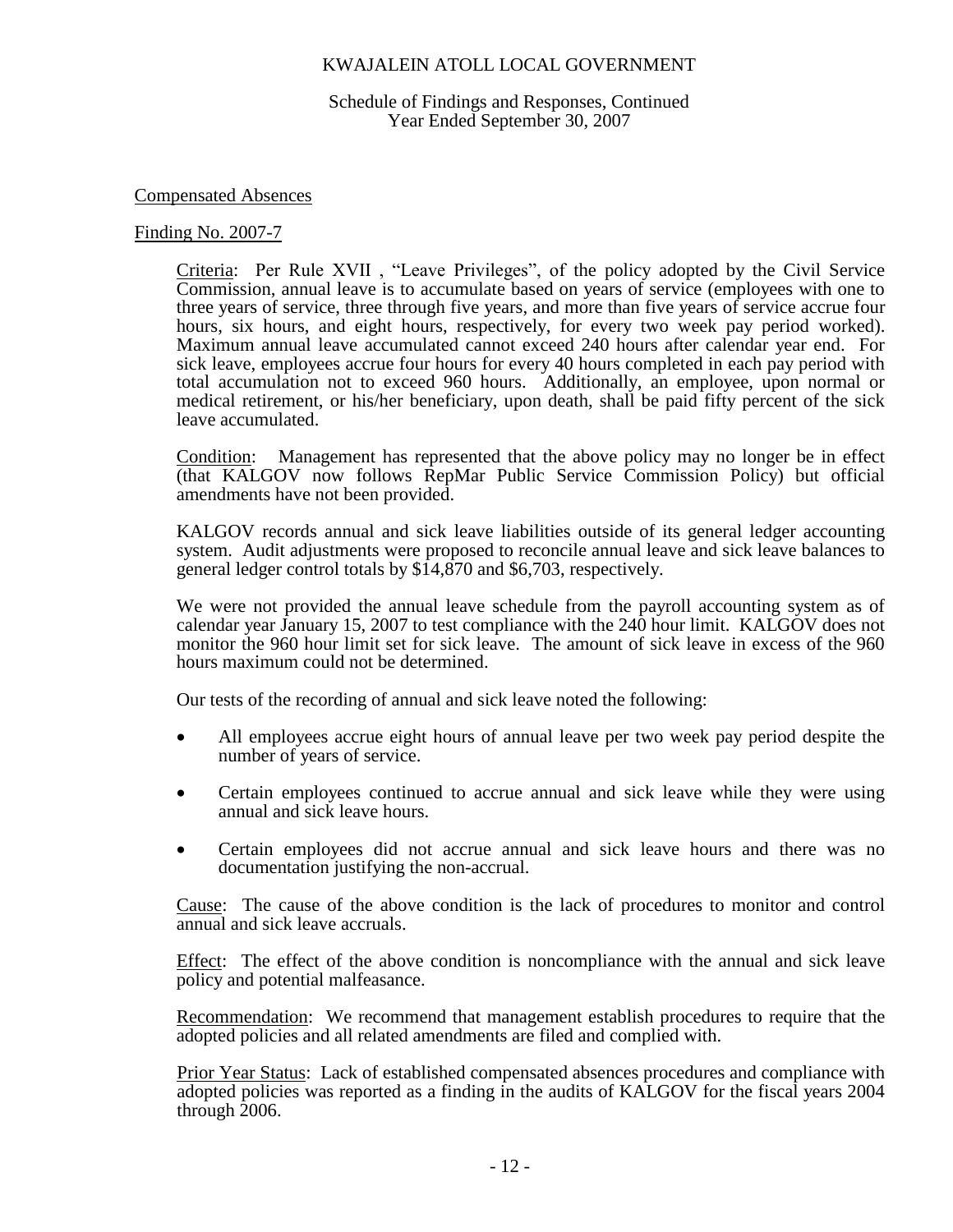Schedule of Findings and Responses, Continued Year Ended September 30, 2007

Finding No. 2007-7, Continued

Auditee Response and Corrective Action Plan:

**Name of Contact Person:** Mario Viloria, Finance Director

**Corrective Action:** We accept this finding. We will enforce proper filing of all documents and transactions. Procedures will be established to effect resolution.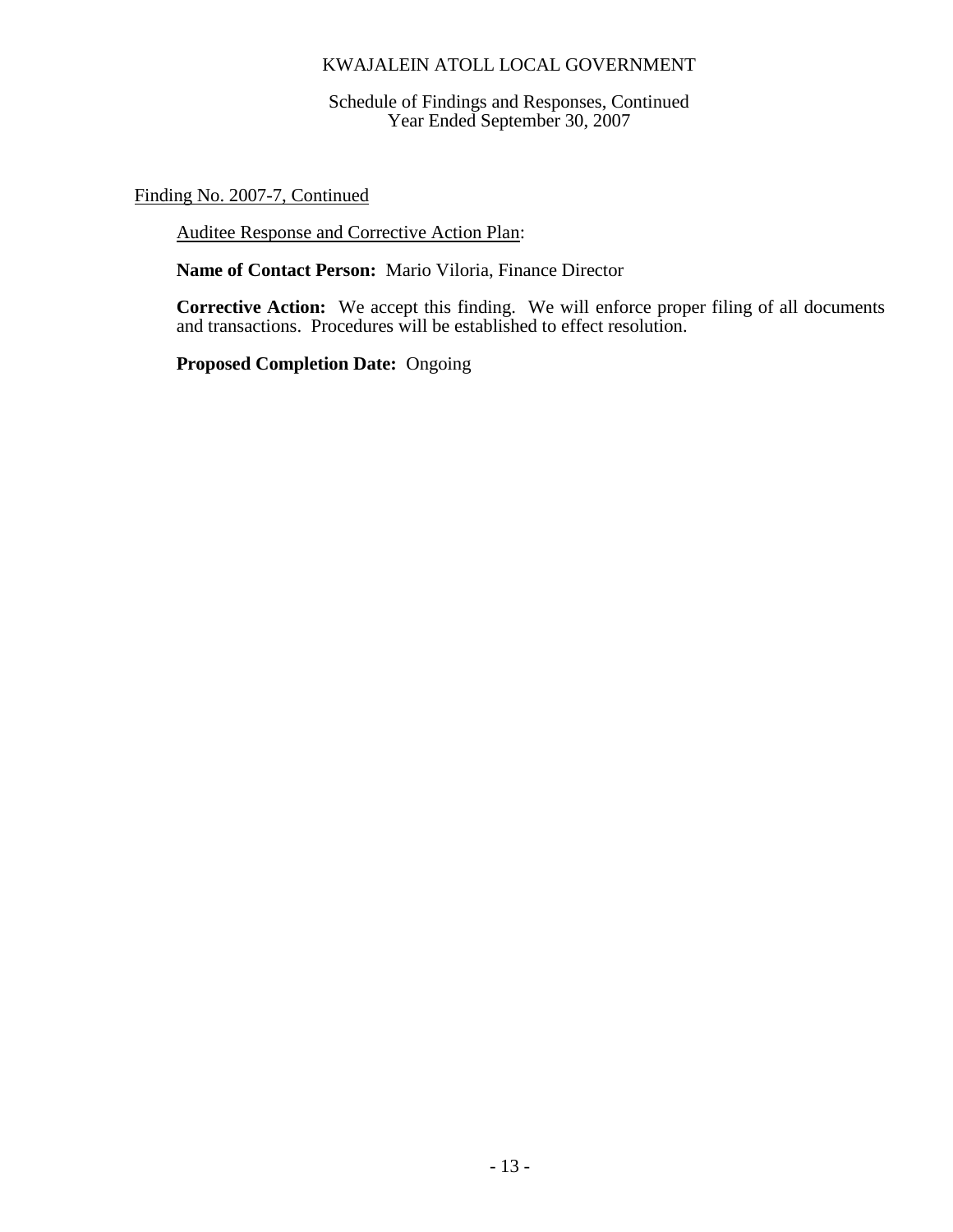### Schedule of Findings and Responses, Continued Year Ended September 30, 2007

Receivables

Finding No. 2007-8

Criteria: KALGOV should establish receivable sub-ledgers for businesses, residences and non-profit organizations to require that revenue is assessed and collectible. Further, receivables should be assessed for collectability on a periodic basis with doubtful receivables included in an allowance for doubtful accounts.

Condition: KALGOV does not maintain an accounts receivable sub-ledger for customers who do not pay in full for property taxes, fines, and other statutory fees (e.g. garbage fees). Additionally, KALGOV does not monitor receivables, that are recorded in the general ledger, for collectability.

Cause: The cause of the above condition is that policies and procedures that would require accounts receivable sub-ledgers, their reconciliation to general ledger control totals and the periodic assessment of collectability has not been established.

Effect: The effect of the above condition is misstated receivables. An audit adjustment was proposed to record bad debts of \$53,281. The adjustment included \$38,244 from the Kwajalein Atoll Ports Authority and \$500 from the City Manager.

Recommendation: We recommend that KALGOV establish policies and procedures that would require accounts receivable sub-ledgers that are reconciled to general ledger control totals and the periodic assessment of the collectability of receivables.

Prior Year Status: The lack of procedures over the set-up, reconciliation, and review of accounts receivable was reported as a finding in the audits of KALGOV for fiscal years 2004 through 2006.

Auditee Response and Corrective Action Plan:

**Name of Contact Person:** Mario Viloria, Finance Director

**Corrective Action:** We accept this finding. Procedures will be established to effect resolution.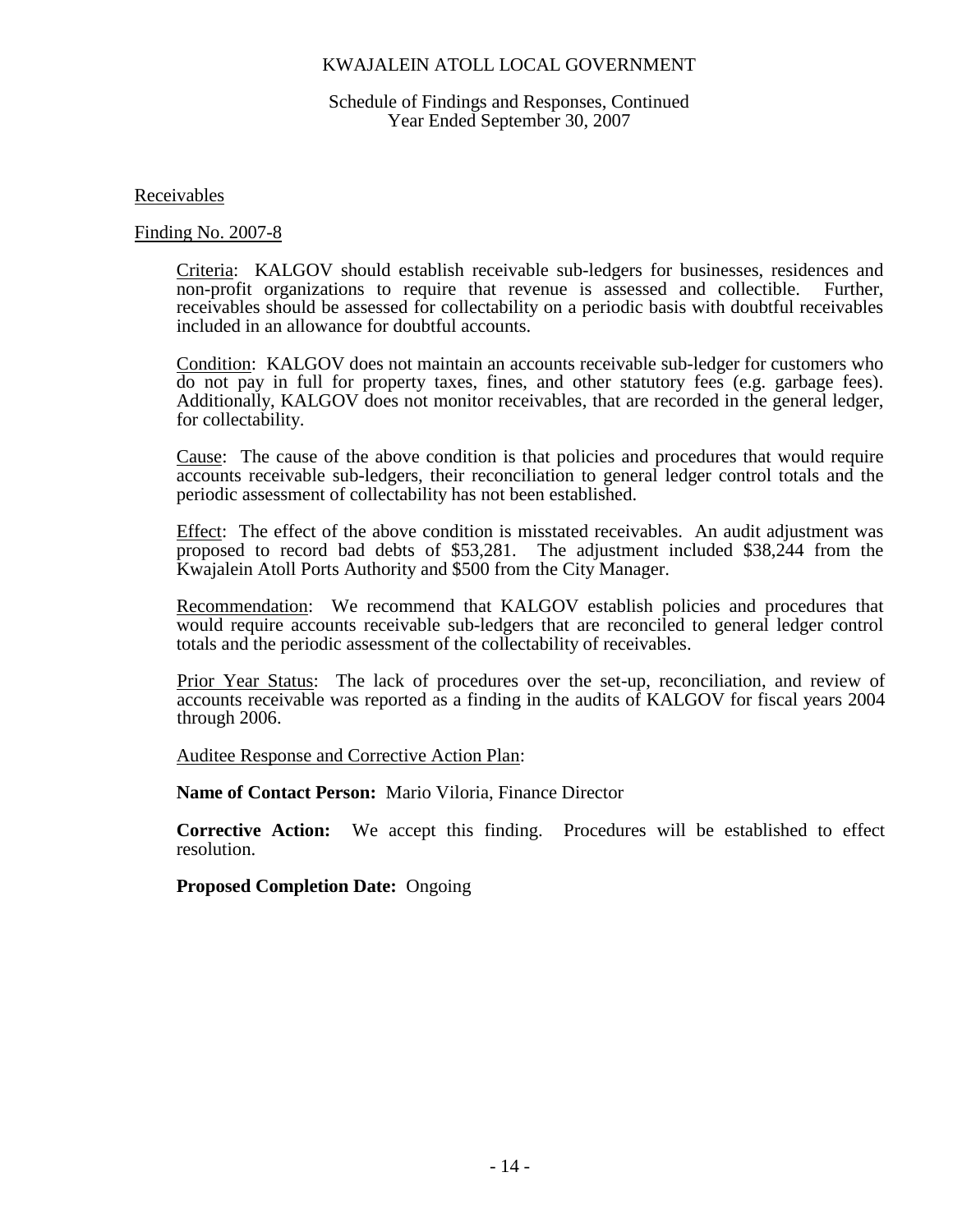### Schedule of Findings and Responses, Continued Year Ended September 30, 2007

Liabilities

Finding No. 2007-9

Criteria: KALGOV should establish liability sub-ledgers that are periodically reconciled to general ledger control totals.

Condition: KALGOV does not maintain liability sub-ledgers.

Cause: The cause of the above condition is that policies and procedures that would require liability sub-ledgers and their reconciliation to general ledger control totals have not been established.

Effect: The effect of the above condition is misstated liability amounts. An audit adjustment was proposed to record \$5,932 in unrecorded liabilities.

Recommendation: We recommend that KALGOV establish policies and procedures that would require liability sub-ledgers that are reconciled to general ledger control totals.

Prior Year Status: The lack of procedures over the set-up, reconciliation, and review of accounts payable was reported as a finding in the audits of KALGOV for fiscal years 2004 through 2006.

Auditee Response and Corrective Action Plan:

**Name of Contact Person:** Mario Viloria, Finance Director

**Corrective Action:** We accept this finding. Procedures will be established to effect resolution.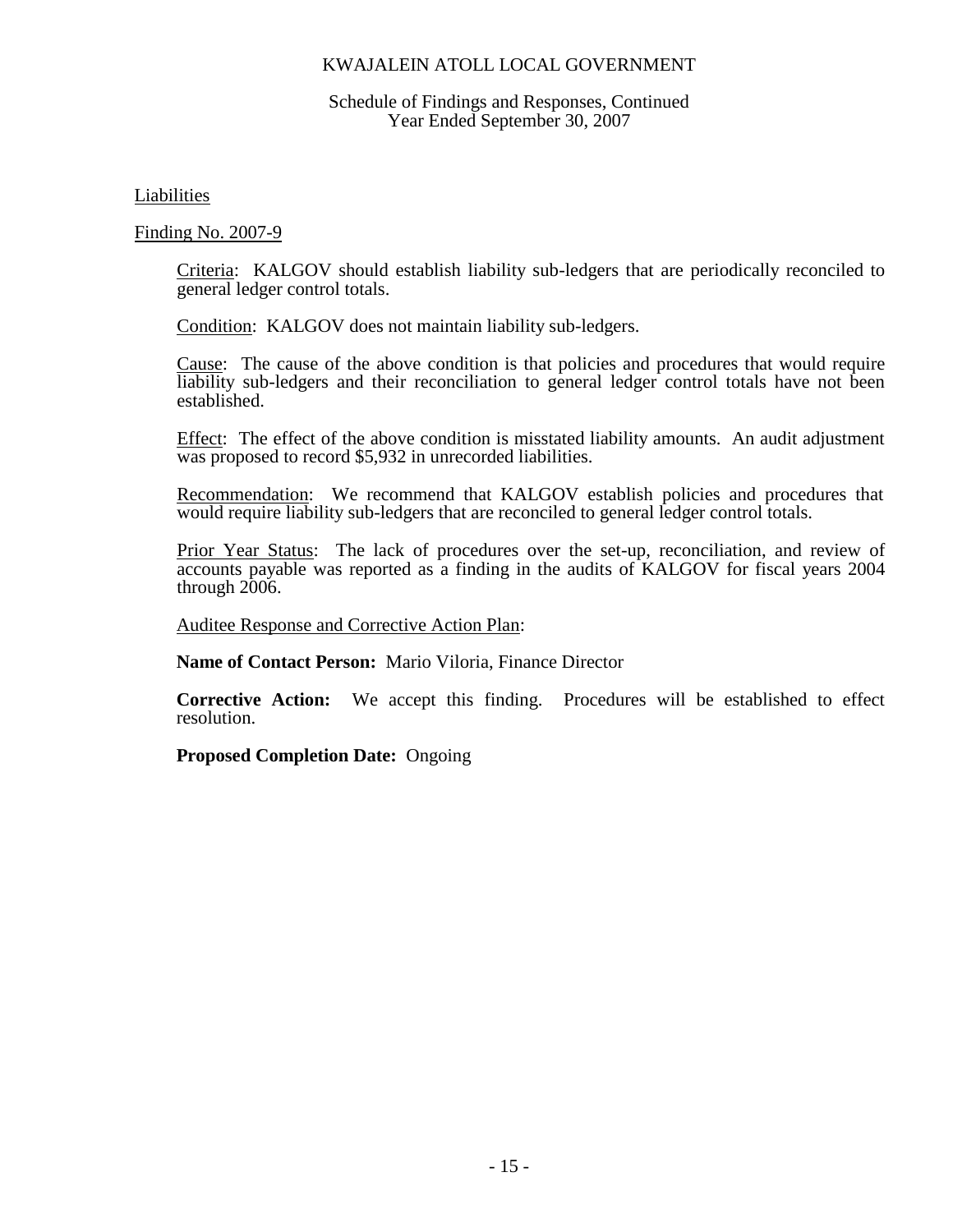Schedule of Findings and Responses, Continued Year Ended September 30, 2007

Local Noncompliance

#### Finding No. 2007-10

Criteria: Section 5 of the Republic of the Marshall Islands (RepMar) Income Tax Act of 1989, as amended, states that the employer shall, once every four weeks or thirteen times per year, pay taxes withheld under Section 4 of the Act.

Condition: A balanced owed of \$371,893 as of September 30, 2006 was confirmed with RepMar during the fiscal year 2006 audit of KALGOV. RepMar later revised the balance owed as of September 30, 2006 to \$2,733,422, with which KALGOV agreed. As such, fund balance/net assets beginning of year have been restated as of October 1, 2006. A balance owed of \$2,740,509 was confirmed with RepMar as of September 30, 2007. An audit adjustment was proposed to reconcile the withholding taxes payable to the balance confirmed by RepMar.

Cause: The cause of the above condition is the lack of recording penalties and interest due to RepMar.

Effect: The effect of the above condition is noncompliance with the Income Tax Act of 1989, as amended.

Recommendation: We recommend that management comply with the Income Tax Act of 1989, as amended and require proper reconciliation of amounts due to RepMar.

Prior Year Status: Noncompliance with the Income Tax Act of 1989, as amended, was reported as a finding in the audits of KALGOV for fiscal years 2004 through 2006.

Auditee Response and Corrective Action Plan:

**Name of Contact Person:** Mario Viloria, Finance Director

**Corrective Action:** We accept this finding. Procedures will be established to effect resolution.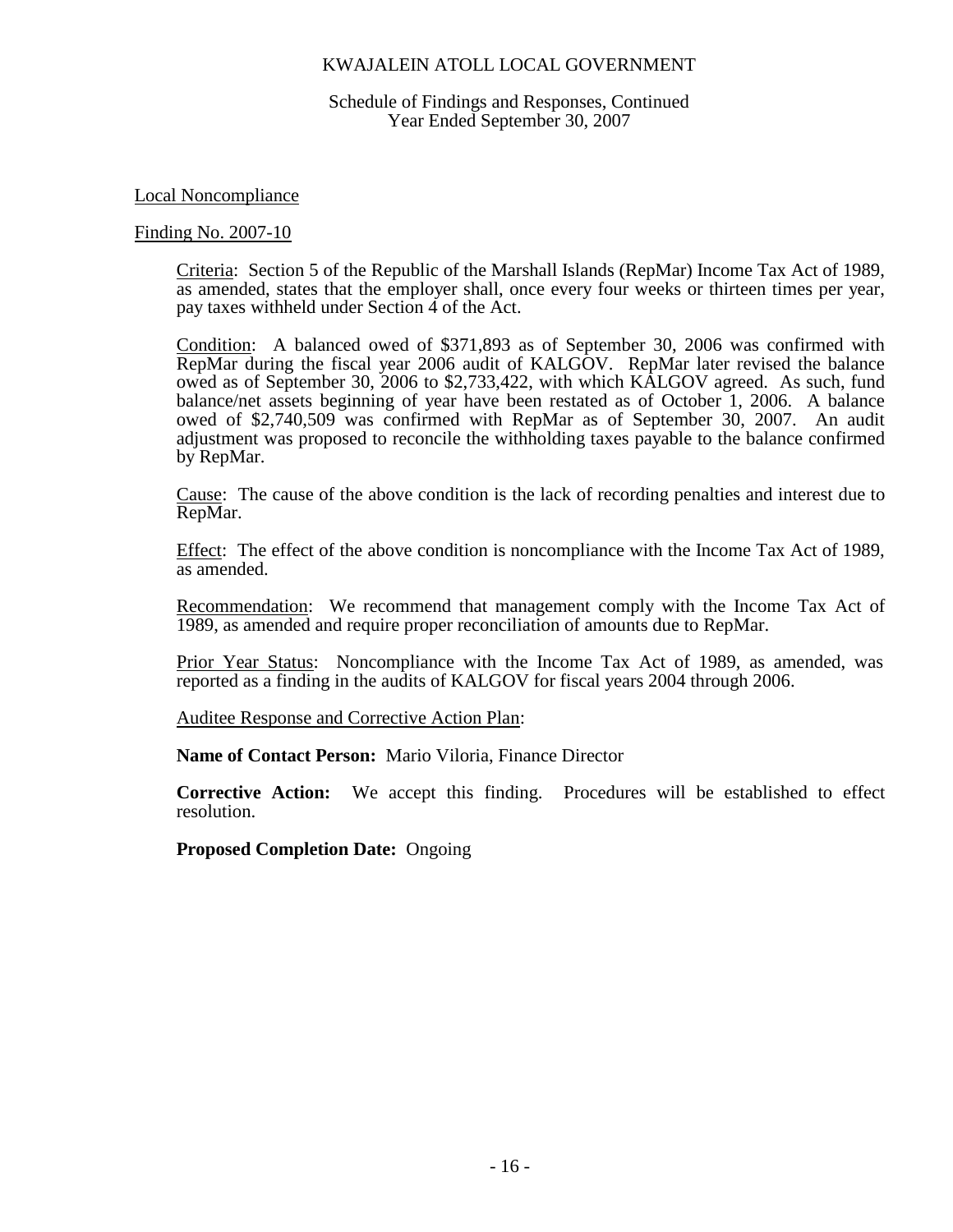Schedule of Findings and Responses, Continued Year Ended September 30, 2007

Local Noncompliance

#### Finding No. 2007-11

Criteria: Sections 131 and 215 of the RepMar Social Security Act of 1990 and the Social Security Health Fund Act of 1991, respectively, state that no later than the tenth day after the end of each quarter, every employer shall submit to the Social Security Administrator a report of the wages and salaries paid by the employer, and the contributions due from employer, under Sections 129 and 130, and 213 and 214, respectively, and pay into the Fund the contributions due.

In mid-2003, the court ordered KALGOV to pay MISSA \$2.8 million for unpaid contributions from 1996 to 2000. In a post judgment agreement, all penalty charges were waived with the condition that KALGOV pay a fixed monthly amount to cover the delinquent amounts and keep current on its quarterly obligations.

MISSA has filed a civil action against KALGOV and on February 21, 2011 a subpoena was issued requiring KALGOV to produce documents.

Condition: We were not provided the agreement with MISSA and management has represented that monthly fixed payments have not been complied with. A balance owed of \$5,536,278 was confirmed with MISSA and an audit adjustment to increase the liability to MISSA by \$2,172,947 was proposed.

Cause: The cause of the above condition is the lack of appropriate filing of agreements with MISSA, and the lack of recording penalties and interest due to MISSA.

Effect: The effect of the above condition is noncompliance with the Social Security Act of 1990 and the Social Security Health Fund Act of 1991.

Recommendation: We recommend that management comply with the Social Security Act of 1990 and the Social Security Health Fund Act of 1991 and require proper reconciliation of amounts owed to MISSA.

Prior Year Status: Noncompliance with the Social Security Act of 1990 and the Social Security Health Fund Act of 1991 was reported as a finding in the audits of KALGOV for fiscal years 2004 through 2006.

Auditee Response and Corrective Action Plan:

**Name of Contact Person:** Mario Viloria, Finance Director

**Corrective Action:** We accept this finding. We will enforce proper filing of all documents and transactions. Procedures will be established to effect resolution.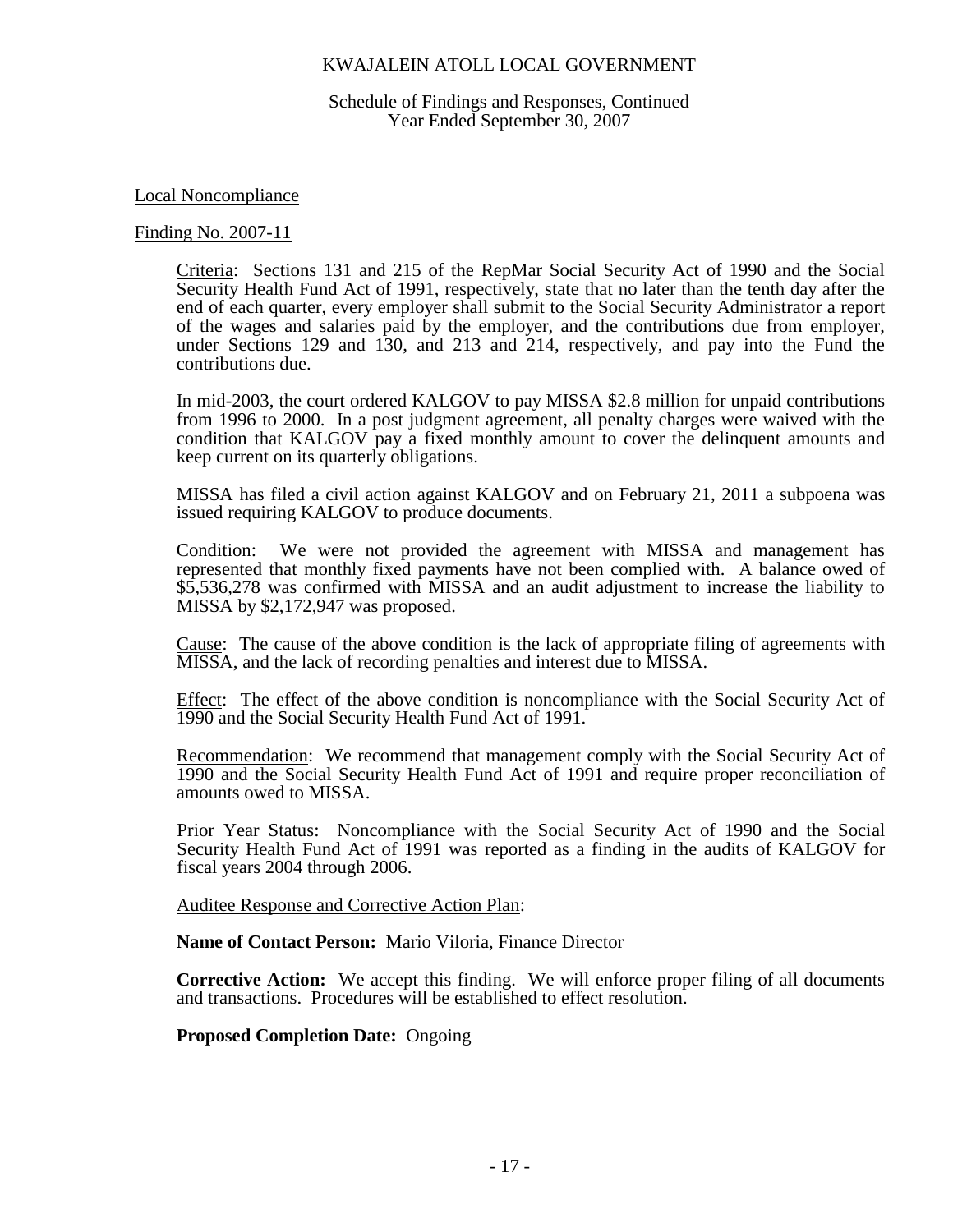#### Schedule of Findings and Responses, Continued Year Ended September 30, 2007

### Contributions

### Finding No. 2007-12

Criteria: Title to land and facilities used should be supported by land lease agreements and related market rental value should be assessed.

Condition: Management has represented that the land on which KALGOV'S facilities and equipment are located belong to the Iroij of Kwajalein Atoll. Additionally, management represents that KALGOV's main office building was originally constructed by the Kwajalein Atoll Development Authority. There are no land and facility lease agreements or deeds to property and building on file to verify ownership. As a result, market rental values related to these properties have not been assessed or recorded.

Cause: The cause of the above condition is the lack of procedures in place to require that land and building lease agreements are obtained or that deeds to title of property are maintained.

Effect: The effect of the above condition is the possibility of understated contributions and related expenditures.

Recommendation: We recommend that management establish procedures to require that land and building lease agreements are obtained and that deeds to title of property are maintained.

Prior Year Status: The lack of land lease agreements or deeds to title of property and the lack of market rental value assessment was reported as a finding in the audits of KALGOV for fiscal years 2004 through 2006.

Auditee Response and Corrective Action Plan:

**Name of Contact Person:** Mario Viloria, Finance Director

**Corrective Action:** We accept this finding. We will enforce proper filing of all documents and transactions. Procedures will be established to effect resolution.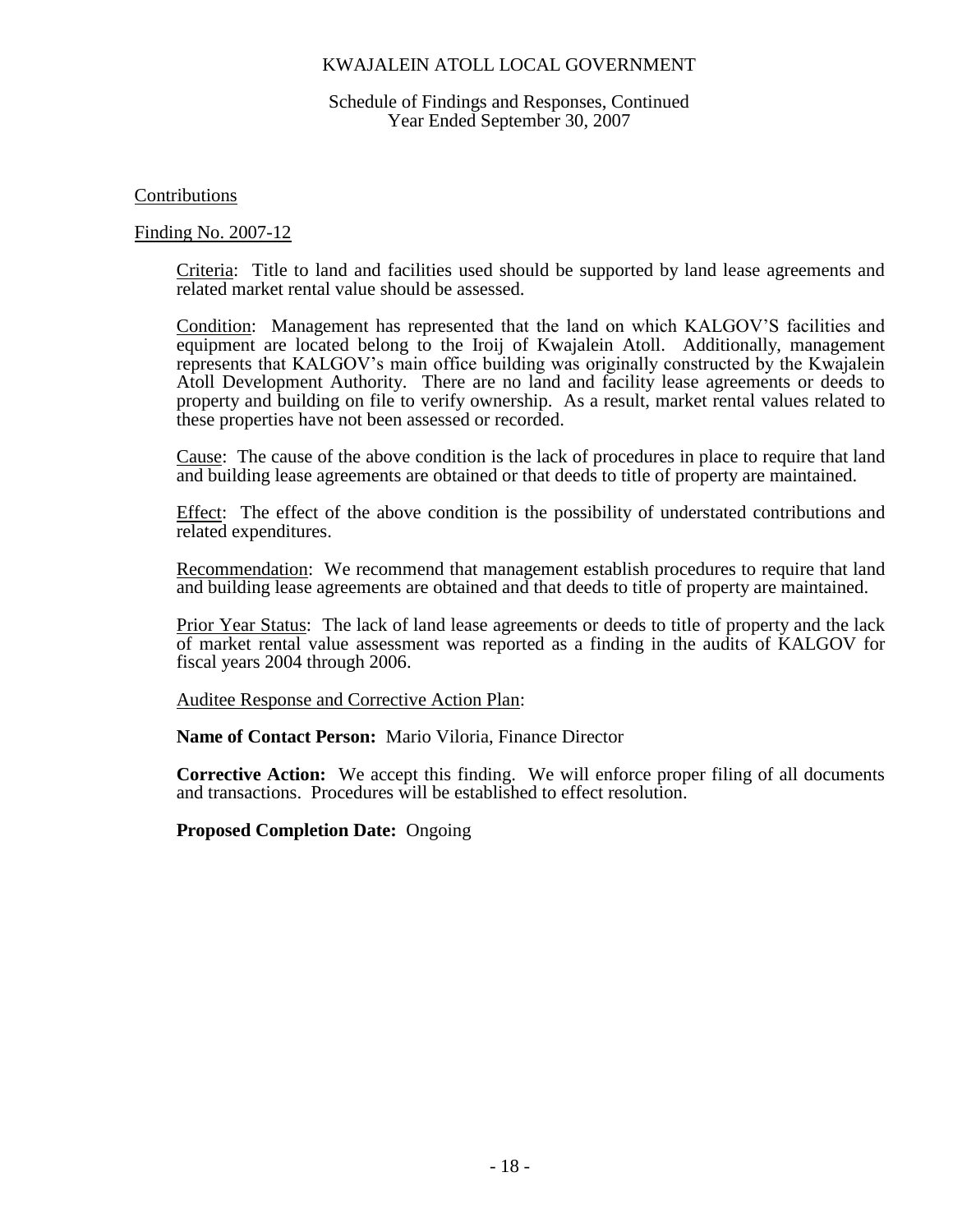### Schedule of Findings and Responses, Continued Year Ended September 30, 2007

Encumbrances

Finding No. 2007-13

Criteria: Encumbrance accounting should be utilized to the extent necessary to assure effective budgetary control and accountability and to facilitate effective cash planning and control.

Condition: KALGOV does not encumber contracts or purchase commitments still open as of year-end.

Cause: The cause of the above condition is the lack of an encumbrance system.

Effect: The effect of the above condition is ineffective budgetary control.

Recommendation: We recommend that an encumbrance system be established for the remaining balances of contracts and other purchase commitments not yet expensed as of yearend.

Prior Year Status: The lack of an encumbrance system was reported as a finding in the audits of KALGOV for fiscal years 2004 through 2006.

Auditee Response and Corrective Action Plan:

**Name of Contact Person:** Mario Viloria, Finance Director

**Corrective Action:** We accept this finding. Procedures will be established to effect resolution.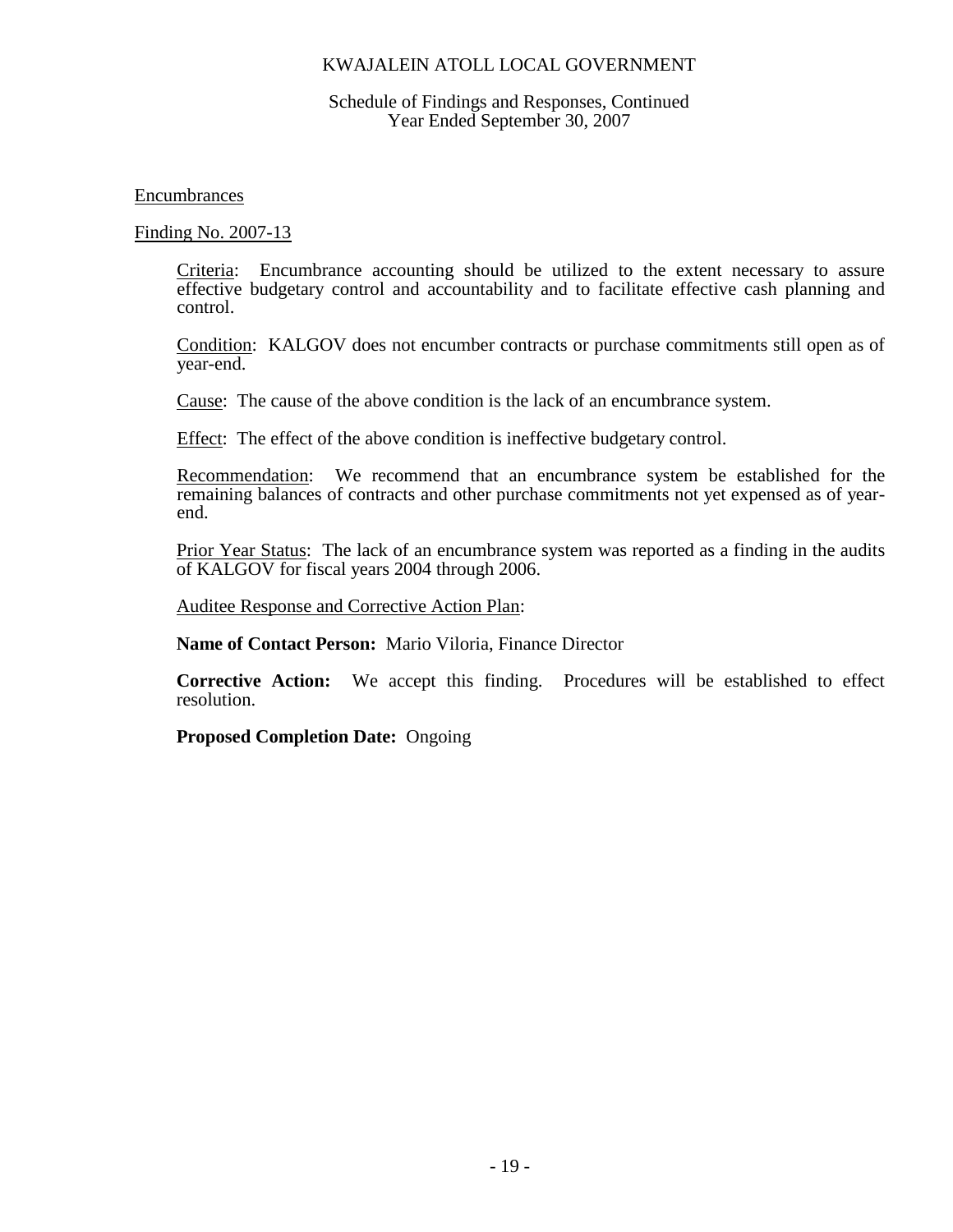### Schedule of Findings and Responses, Continued Year Ended September 30, 2007

General Journals

Finding No. 2007-14

Criteria: General journal entries should be reviewed and approved by management.

Condition: General journal entries are not used on a consistent basis and are not approved by management.

Cause: The cause of the above condition is the lack of policies and procedures regarding the use of general journal vouchers and their approval by management.

Effect: The effect of the above condition is that incorrect journal entries could be executed.

Recommendation: We recommend that general journal vouchers be subject to approval of management.

Prior Year Status: The lack of policies and procedures regarding the use of general journal vouchers and their approval by management was reported as a finding in the audits of KALGOV for fiscal years 2004 through 2006.

Auditee Response and Corrective Action Plan:

**Name of Contact Person:** Mario Viloria, Finance Director

**Corrective Action:** We accept this finding. We will enforce approval of all documents and transactions. Procedures will be established to effect resolution.